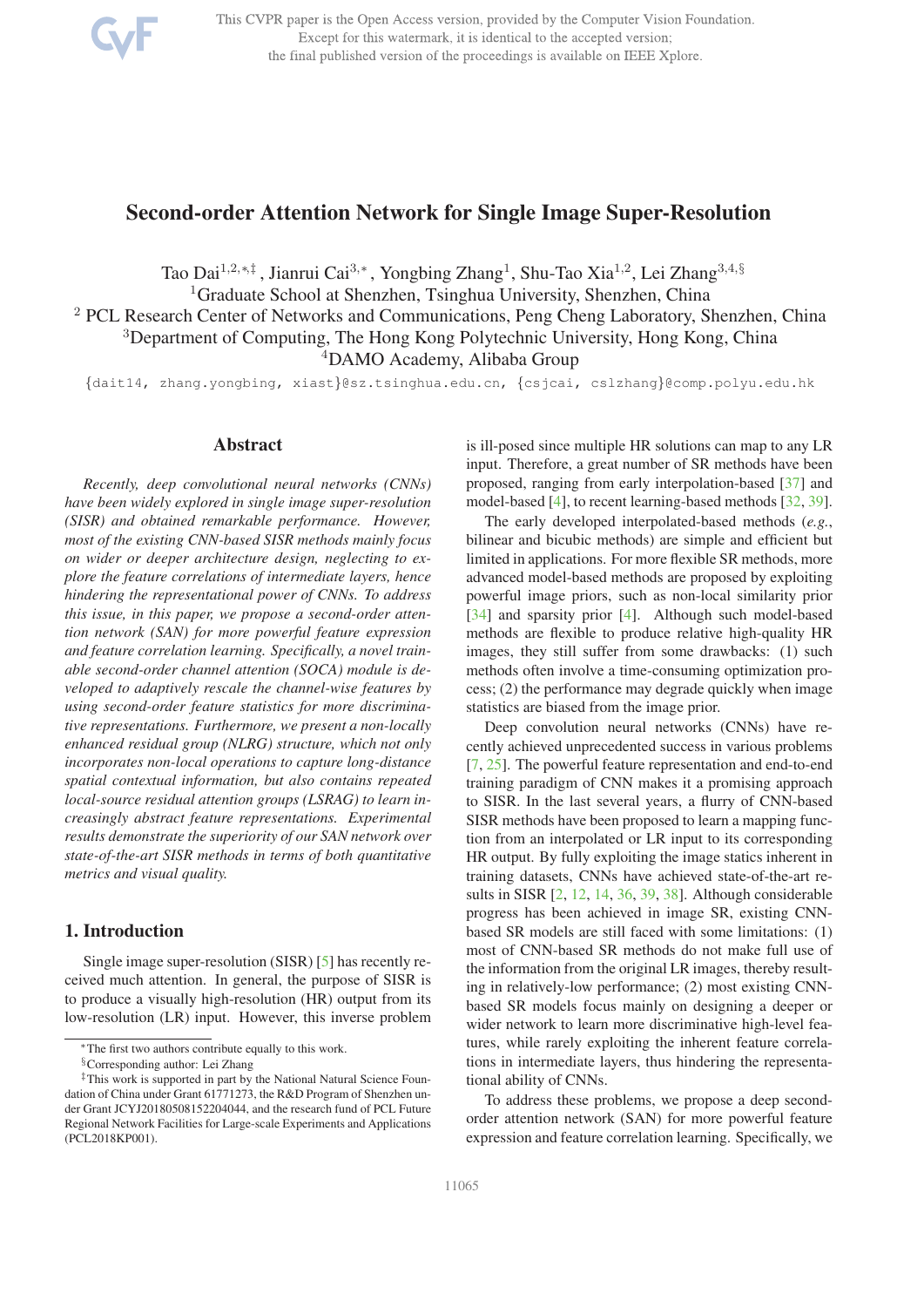

Figure 1. Zoom visual results for  $4 \times$  SR on "img 092" from Urban100. Our method obtains better visual quality and recovers more image details compared with other state-of-the-art SR methods

propose a second-order channel attention (SOCA) mechanism for better feature correlation learning. Our SOCA adaptively learns feature inter-dependencies by exploiting second-order feature statistics instead of first-order ones. Such SOCA mechnism makes our network focus on more informative feature and improve discriminative learning ability. Moreover, a non-locally enhanced residual group (NLRG) structure is presented to further incorporates nonlocal operations to capture long-distance spatial contextual information. By stacking the local-source residual attention groups (LSRAG) structure, we can exploit the information from the LR images and allow the abundant low-frequency information to be bypassed. As shown in Fig. 1, our method obtains better visual quality and recovers more image details compared with other state-of-the-art SR methods.

In summary, the main contributions of this paper are listed as follows:

- We propose a deep second-order attention network (SAN) for accurate image SR. Extensive experiments on public datasets demonstrate the superiority of our SAN over state-of-the-art methods in terms of both quantitive and visual quality.
- We propose second-order channel attention (SOCA) mechanism to adaptively rescale features by considering feature statistics higher than first-order. Such SOCA mechanism allows our network to focus on more informative features and enhance discriminative learning ability. Besides, we also utilize an iterative method for covariance normalization to speed up the training of our network.
- We propose non-locally enhanced residual group (NLRG) structure to build a deep network, which further incorporates non-local operations to capture spatial contextual information, and share-source residual group structure to learn deep features. Besides, the share-source residual group structure through sharesource skip connections could allow more abundant information from the LR input to be bypassed and ease the training of the deep network.

# 2. Related Work

During the past decade, a plenty of image SISR methods have been proposed in the computer vision community,

including interpolation-based [37], model-based [34], and CNN-based methods [2, 29, 14, 13, 29, 17, 30, 39, 38]. Due to space limitation, we here briefly review works related to CNN-based SR methods and attention mechanism, which is close to our method.

CNN-based SR models. Recently, CNN-based methods have been extensively studied in image SR, due to their strong nonlinear representational power. Generally, such methods cast SR as an image-to-image regression problem, and learn an end-to-end mapping from LR to HR directly. Most existing CNN-based methods mainly focus on designing a deeper or wider network structure [2, 12, 13, 6, 39, 38]. For example, Dong *et al*. [2] first introduced a shallow three-layer convolutional network (SRCNN) for image SR, which achieves impressive performance. Later, Kim *et al*. designed deeper VDSR [12] and DRCN [13] with more than 16 layers based on residual learning. To further improve the performance, Lim *et al*. [20] proposed a very deep and wide network EDSR by stacking modified residual blocks. The significant performance gain indicates the depth of representation plays a key role in image SR. Other recent works like MemNet [30] and RDN [39], are based on dense blocks [10] to form deep networks and focus on utilizing all the hierarchical features from all the convolutional layers. In addition to focusing on increasing the depth of the network, some other networks, such as NLRN [22] and RCAN [38], improve the performance by considering feature correlations in spatial or channel dimension.

Attention mechanism. Attention in human perception generally means that human visual systems adaptively process visual information and focus on salient areas [16]. In recent years, several trials have embeded attention processing to improve the performance of CNNs for various tasks, such as image and video classification tasks [9, 33]. Wang *et al*. [33] proposed non-local neural network to incorporate non-local operations for spatial attention in video classification. On the contrary, Hu *et al*. [9] proposed SENet to exploit channel-wise relationships to achieve significant performance gain for image classification.

Recently, SENet was introduced to deep CNNs to further improve SR performance [38]. However, SENet only explores first-order statistics (*e.g.*, global average pooling), while ignoring the statistics higher than first-order, thus hindering the discriminative ability of the network. In im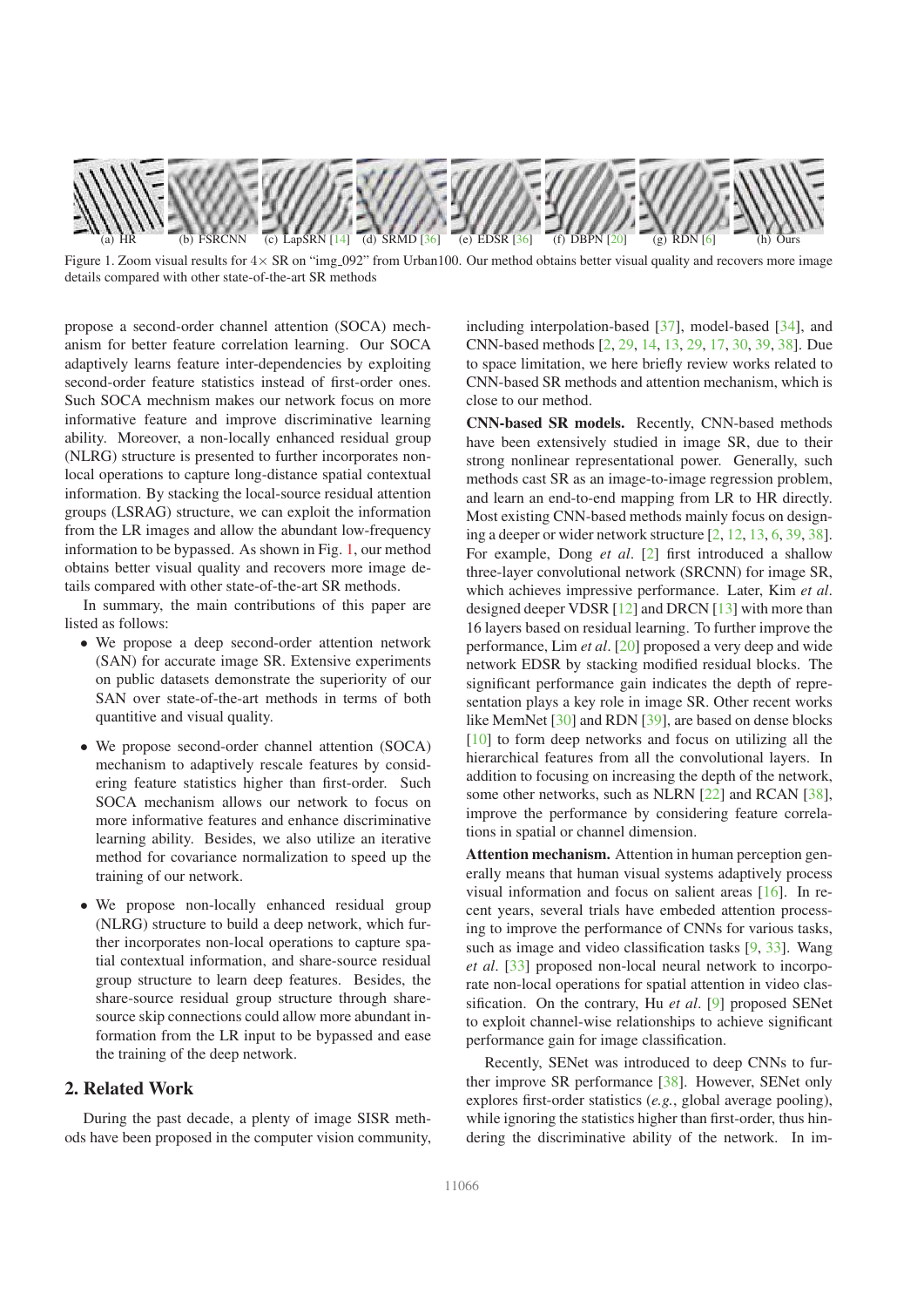age SR, features with more high-frequency information are more informative for HR reconstruction. To this end, we propose a deep second-order attention network (SAN) by exploring second-order statistics of features.

### 3. Second-order Attention Network (SAN)

### 3.1. Network Framework

As shown in Fig. 2, our SAN mainly consists of four parts: shallow feature extraction, non-locally enhanced residual group (NLRG) based deep feature extraction, upscale module, and reconstruction part. Given  $I_{LR}$  and  $I_{SR}$ as the input and output of SAN. As explored in [20, 39], we apply only one convolutional layer to extract the shallow feature  $\mathbf{F}_0$  from the LR input

$$
\mathbf{F}_0 = H_{SF}(\mathbf{I}_{LR}),\tag{1}
$$

where  $H_{SF}(\cdot)$  stands for convolution operation. Then the extracted shallow feature  $\mathbf{F}_0$  is used for NLRG based deep feature extraction, which thus produces the deep feature as

$$
\mathbf{F}_{DF} = H_{NLRG}(\mathbf{F}_0),\tag{2}
$$

where  $H_{NLRG}$  represents the NLRG based deep feature extraction module, which consists of several non-local modules to enlarge receptive field and G local-source residual attention group (LSRAG) modules (see Fig. 2). So our proposed NLRG obtains very deep depth and thus provides very large receptive field size. Then the extracted deep feature  $\mathbf{F}_{DF}$  is upscaled via the upscale module via

$$
\mathbf{F}_{\uparrow} = H_{\uparrow}(\mathbf{F}_{DF}),\tag{3}
$$

where  $H_{\uparrow}(\cdot)$  and  $\mathbf{F}_{\uparrow}$  are a upscale module and upscaled feature respectively. There are some choices to act as upscale part, such as transposed convolution [3], ESPCN [28]. The way of embedding upscaling feature in the last few layers obtains a good trade off between computational burden and performance, and thus is preferable to be used in recent CNN-based SR models [3, 6, 39]. The upscaled feature is then mapped into SR image via one convolution layer

$$
\mathbf{I}_{SR} = H_R(\mathbf{F}_{\uparrow}) = H_{SAN}(\mathbf{I}_{LR}),\tag{4}
$$

where  $H_R(\cdot)$ ,  $H_{\uparrow}(\cdot)$  and  $H_{SAN}$  are the reconstruction layer, upscale layer and the function of SAN, respectively.

Then SAN will be optimized with a certain loss function. Some loss functions have been widely used, such as  $L_2$  [2, 12, 29, 30],  $L_1$  [14, 15, 20, 39], perceptual losses [11, 26]. To verify the effectiveness of our SAN, we adopt the same loss functions as previous works  $(e.g., L_1]$  loss function). Given a training set with  $N$  LR images and their HR counterparts denoted by  $\{\mathbf{I}_{LR}^i, \mathbf{I}_{HR}^i\}_{i=1}^N$ , the goal of

training SAN is to optimize the  $L_1$  loss function:

$$
L(\Theta) = \frac{1}{N} \sum_{i=1}^{N} ||H_{SAN}(\mathbf{I}_{LR}^i) - \mathbf{I}_{HR}^i||_1,
$$
 (5)

where  $\Theta$  denotes the parameter set of SAN. The loss function is optimized by stochastic gradient descent algorithm.

### 3.2. Non-locally Enhanced Residual Group (NLRG)

We now show our non-locally enhanced residual group (NLRG) (see Fig. 2), which consists of several region-level non-local (RL-NL) modules and one share-source residual group (SSRG) structure. The RL-NL exploits the abundant structure cues in LR features and the self-similarities in HR nature scenes. The SSRG is composed of G local-source residual attention groups (LSRAG) with share-source skip connections (SSC). Each LSRAG further contains  $M$  simplified residual blocks with local-source skip connection, followed by a second-order channel attention (SOCA) module to exploit feature interdependencies.

It has been verified that stacking residual blocks is helpful to form a deep CNN in [20, 39]. However, very deep network built in such way would suffer from training difficulty and performance bottleneck due to the problem of gradient vanishing and exploding in deep network. Inspired by the work in [15], we propose local-source residual attention group (LSRAG) as the fundamental unit. It is known that simply stacking repeated LSRAGs would fail to obtain better performance. To address this issue, the share-source skip connection (SSC) is introduced in NLRG to not only facilitate the training of our deep network, but also to bypass abundant low-frequency information from LR images. Then a LSRAG in the  $q$ -th group is represented as:

$$
\mathbf{F}_g = W_{SSC}\mathbf{F}_0 + H_g(\mathbf{F}_{g-1}),\tag{6}
$$

where  $W_{SSC}$  denotes the weight to the convolution layer, and is initialized as 0, and then gradually learns to assign more weight to the shallow feature. The bias term is omitted for simplicity.  $H_q(\cdot)$  is the function of the g-th LSRAG.  $\mathbf{F}_g$ ,  $\mathbf{F}_{g-1}$  denote the input and output of the g-th LSRAG. The deep feature is then obtained as:

$$
\mathbf{F}_{DF} = W_{SSC}\mathbf{F}_0 + \mathbf{F}_G. \tag{7}
$$

Such SSRG structure can not only ease the flow of information across LSRAGs, but also make it possible to train very deep CNN for image SR with high performance.

Region-level non-local module (RL-NL). The proposed NLRG also exploits the abundant structure cues in LR features and the self-similarities in HR nature scenes by RL-NL modules plugged before and after the SSRG. The nonlocal neural network [33] is proposed to capture the computation of long-range dependencies throughout the entire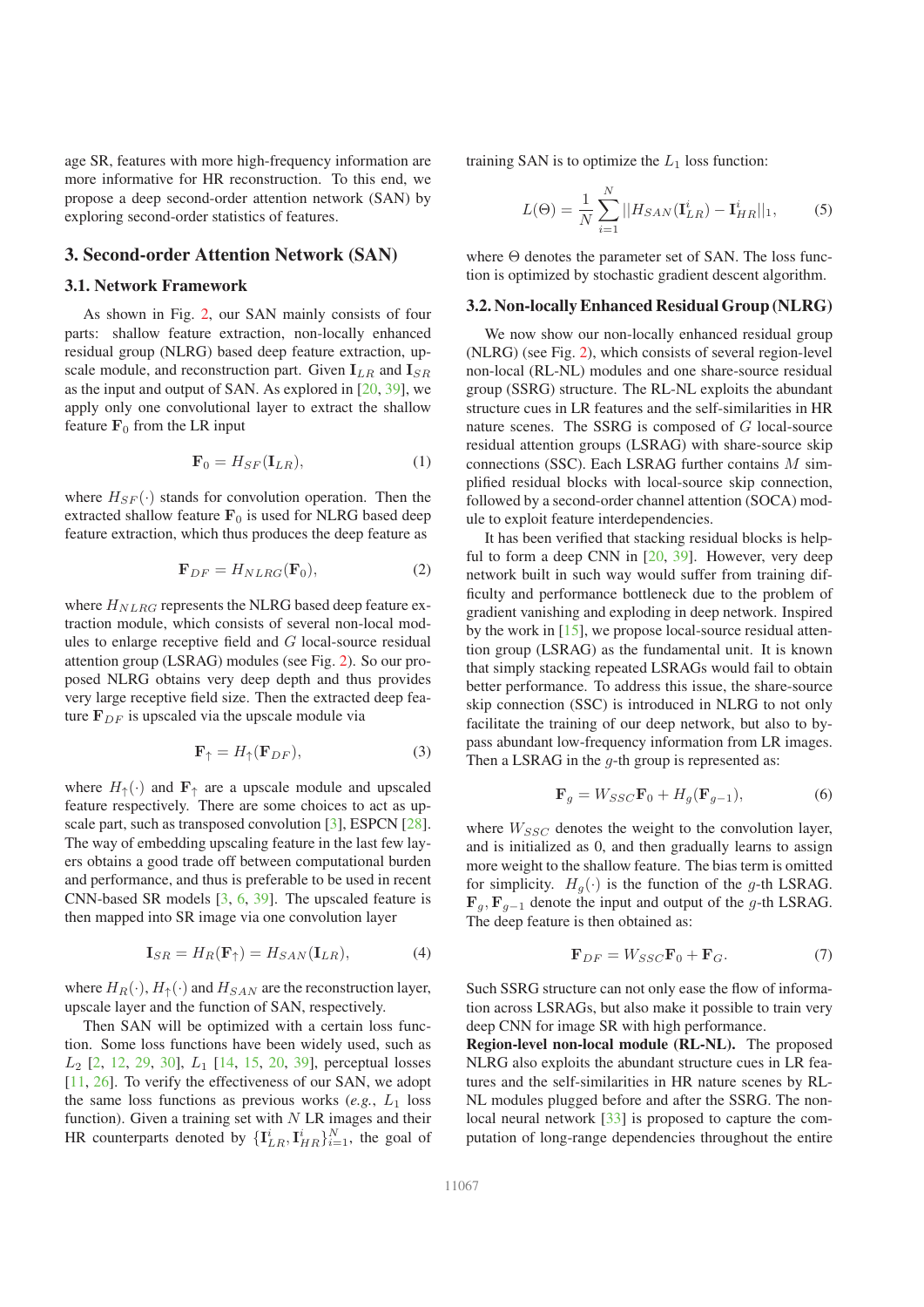

Figure 2. Framework of the proposed second-order attention network (SAN) and its sub-modules.

image for high-level tasks. However, traditional globallevel non-local operations may be limited for some reasons: 1) global-level non-local operations require unacceptable computational burden, especially when the size of feature is large; 2) it is empirically shown that non-local operations at a proper neighborhood size are preferable for low-level tasks (*e.g.*, image super-resolution) [22]. Thus for feature with higher spatial resolution or degradation, it is natural to perform region-level non-local operations. For such reasons, we divide the feature map into a grid of regions (see Fig. 2, the  $k \times k$  RL-NL indicates the input feature is first divided into a grid of  $k^2$  blocks with the same size.), each of which is then processed by the subsequent layers.

After non-local operations, the feature representation is non-locally enhanced before fedding into the subsequent layers via exploiting the spatial correlations of features.

Local-source residual attention group (LSRAG). Due to our share-source skip connections, the abundant lowfrequency information can be bypassed. To go a further step to residual learning, we stack M simplified residual blocks to form a basic LSRAG. The m-th residual block (see Fig. 2) in the  $q$ -th LSRAG can be represented as

$$
\mathbf{F}_{g,m} = H_{g,m}(\mathbf{F}_{g,m-1}),\tag{8}
$$

where  $H_{q,m}(\cdot)$  denotes the function of m-th residual block in g-th LSRAG, and  $\mathbf{F}_{g,m-1}, \mathbf{F}_{g,m}$  are the corresponding input and output. To make our network focus on more informative features, a local-source skip connection is used to produce the block output via

$$
\mathbf{F}_g = W_g \mathbf{F}_{g-1} + \mathbf{F}_{g,M},\tag{9}
$$

where  $W_q$  is the corresponding weight. Such local-source and share-source skip connections allow more abundant low-frequency information to be bypassed during training. For more discriminative representations, we propose SOCA mechnism embedded at the tail of each LSRAG. Our SOCA mechnism learns to adaptively rescale channel-wise features by considering second-order statistics of features.

#### 3.3. Second-order Channel Attention (SOCA)

Most previous CNN-based SR models do not consider the feature interdependencies. To utilize such information, SENet [9] was introduced in CNNs to rescale the channelwise features for image SR. However, SENet only exploits first-order statistics of features by global average pooling, while ignoring statistics higher than first-order, thus hindering the discriminative ability of the network. On the other hand, recent works [19, 21] have shown that second-order statistics in deep CNNs are more helpful for more discriminative representations than first-order ones.

Inspired by the above observations, we propose a second-order channel attention (SOCA) module to learn feature interdependencies by considiering second-order statistics of features. Now we will describe how to exploit such second-order information next.

Covariance normalization. Given a  $H \times W \times C$  feature map  $\mathbf{F} = [\mathbf{f}_1, \cdots, \mathbf{f}_C]$  with C feature maps with size of  $H \times W$ . We reshape the feature map to a feature matrix X with  $s = WH$  features of C-dimension. Then the sample covariance matrix can be computed as

$$
\Sigma = \mathbf{X}\bar{\mathbf{I}}\mathbf{X}^T,\tag{10}
$$

where  $\bar{I} = \frac{1}{s}(I - \frac{1}{s}I)$ , I and 1 are the  $s \times s$  identity matrix and matrix of all ones, respectively.

It is shown in  $[27, 19]$  that covariance normalization plays a critical role for more discriminative representations. For this reason, we first perform covariance normalization for the obtained covariance matrix  $\Sigma$ , which is symmetric positive semi-definite and thus has eigenvalue decomposition (EIG) as follows

$$
\Sigma = \mathbf{U}\Lambda\mathbf{U}^T,\tag{11}
$$

where U is an orthogonal matrix and  $\Lambda$  $diag(\lambda_1, \dots, \lambda_C)$  is diagonal matrix with eigenvalues in non-increasing order. Then convariance normalization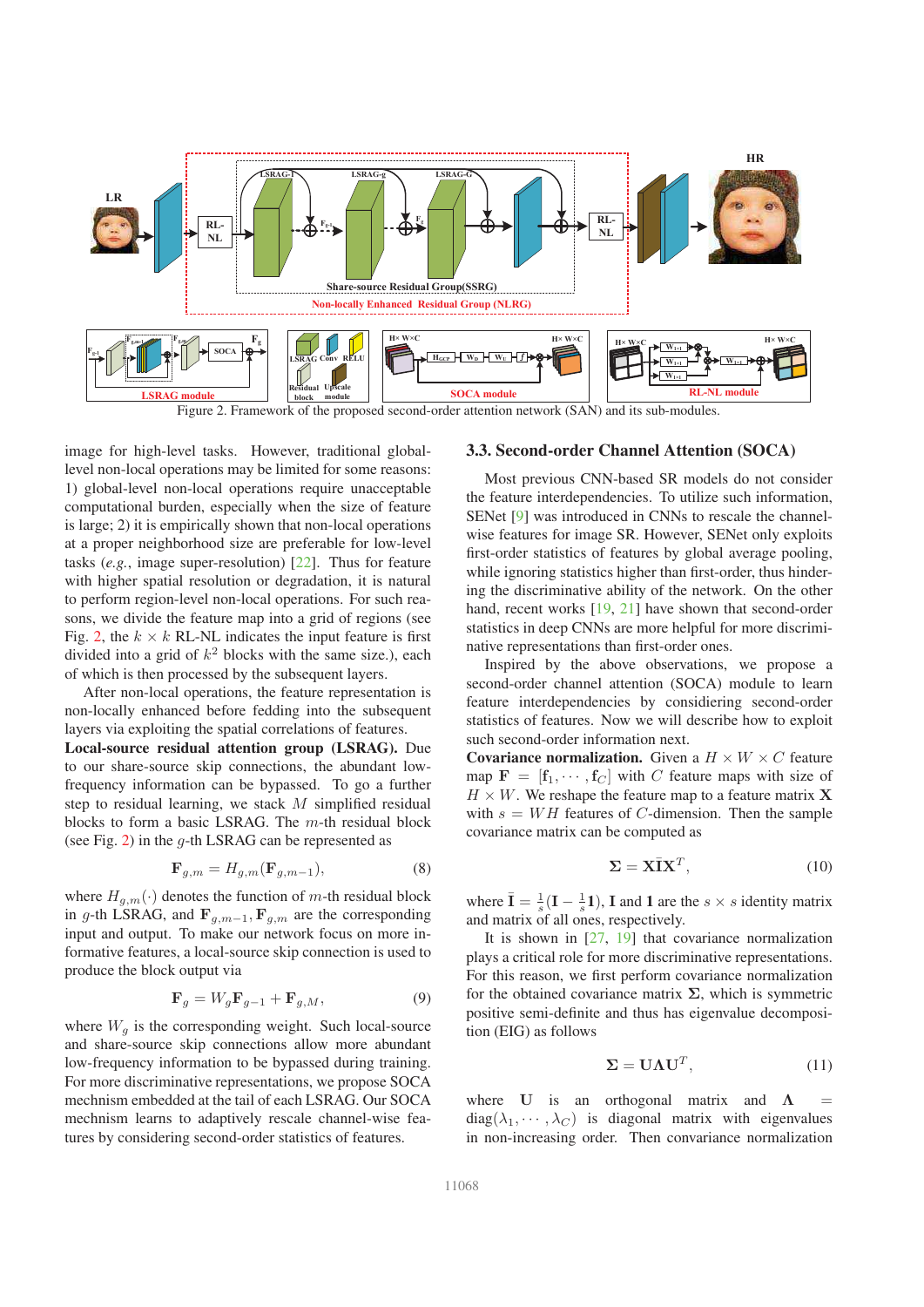can be converted to the power of eigenvalues:

$$
\hat{\mathbf{Y}} = \Sigma^{\alpha} = \mathbf{U} \Lambda^{\alpha} \mathbf{U}^{T}, \qquad (12)
$$

where  $\alpha$  is a positive real number, and  $\Lambda^{\alpha}$  $diag(\lambda_1^{\alpha}, \cdots, \lambda_C^{\alpha})$ . When  $\alpha = 1$ , there is no normalization; when  $\alpha$  < 1, it nonlinearly shrinks the eigenvalues larger than 1.0 and streches those less than 1.0. As explored in [19],  $\alpha = 1/2$  works well for more discriminative representations. Thus, we set  $\alpha = 1/2$  in the following.

Channel attention. The normalized covariance matrix characterizes the correlations of channel-wise features. We then take such normalized covariance matrix as a channel descriptor by global covariance pooling. As illustrated in Fig. 2, let  $\hat{\mathbf{Y}} = [\mathbf{y}_1, \cdots, \mathbf{y}_C]$ , the channel-wise statistics  $z \in R^{C \times 1}$  can be obtained by shrinking  $\hat{Y}$ . Then the c-th dimension of z is computed as

$$
z_c = H_{GCP}(\mathbf{y}_c) = \frac{1}{C} \sum_{i}^{C} \mathbf{y}_c(i), \tag{13}
$$

where  $H_{GCP}(\cdot)$  denotes the global covariance pooling function. Compared with the commonly used first-order pooling (*e.g.*, global average pooling), our global covariance pooling explores the feature distribution and captures the feature statistics higher than first-order for more discriminative representations.

To fully exploit feature interdependencies from the aggregated information by global covariance pooling, we apply a gating mechanism. As explored in [9], the simple sigmoid function can serve as a proper gating function

$$
\mathbf{w} = f(\mathbf{W}_U \delta(\mathbf{W}_D \mathbf{z})), \tag{14}
$$

where  $W_D$  and  $W_U$  are the weight set of convolution layer, which set channel dimension of features to  $C/r$  and C, respectively.  $f(\cdot)$  and  $\delta(\cdot)$  are the function of sigmoid and RELU. Finally, we obtain the channel attention map w to rescale the input

$$
\hat{\mathbf{f}}_c = w_c \cdot \mathbf{f}_c,\tag{15}
$$

where  $w_c$  and  $f_c$  denote the scaling factor and feature map in the c-th channel. With such channel attention, the residual component in the LSRAG is rescaled adaptively.

As is shown above, covariance normalization plays a vital role in our SOCA. However, such covariance normalization relies heavily on eigenvalue decoomposition, which is not well supported on GPU platform, thus leading to inefficient training. To solve this issue, as explored in [18], we also apply a fast matrix normalization method based on Newton-Schulz iteration [8]. In the next section, we briefly describe the covariance normalization.

### 3.4. Covariance Normalization Acceleration

To date, fast implementation of EIG on GPU is still an open problem. Inspired by [18], we utilize Newton-Schulz iteration to speed up the computation of covariance normalization. Specifically, from Equ. (11), the  $\Sigma$  has square root as  $\Sigma^{1/2} = \mathbf{Y} = \text{Udiag}(\lambda_i^{1/2})\mathbf{U}^T$ . Given  $\mathbf{Y}_0 = \Sigma, \mathbf{Z}_0 = \mathbf{I}$ , for  $n = 1, \dots, N$ , as shown in [18], the Newton-Schulz iteration is then updated alternately as follows:

$$
\mathbf{Y}_n = \frac{1}{2} \mathbf{Y}_{n-1} (3\mathbf{I} - \mathbf{Z}_{n-1} \mathbf{Y}_{n-1}), \n\mathbf{Z}_n = \frac{1}{2} (3\mathbf{I} - \mathbf{Z}_{n-1} \mathbf{Y}_{n-1}) \mathbf{Z}_{n-1}.
$$
\n(16)

After enough iterations,  $Y_n$  and  $Z_n$  quadratically converges to Y and  $Y^{-1}$ . Such iterative operation is suitable for parallel implementation on GPU. In practice, one can achieve approximate solution with few iterations, *e.g.*, no more than 5 iterations in our method.

Since Newton-Schulz iteration only converges locally, to guarantee the convergence, we pre-normalize  $\Sigma$  first via

$$
\hat{\Sigma} = \frac{1}{\text{tr}(\Sigma)} \Sigma,
$$
\n(17)

where tr( $\Sigma$ ) =  $\sum_{i}^{C} \lambda_i$  denotes the trace of  $\Sigma$ . In such case, it can be inferred that the  $||\Sigma - I||_2$  equals to the largest singular value of  $(\Sigma - I)$ , i.e.,  $1 - \frac{\lambda_i}{\sum_i \lambda_i}$  less than 1, which thus satisfies the convergence condition.

After Newton-Schulz iteration, we apply a postcompensation procedure to compensate the data magnitude caused by pre-normalization, thus producing the final normalized covariance matrix

$$
\hat{\mathbf{Y}} = \sqrt{\text{tr}(\boldsymbol{\Sigma})} \mathbf{Y}_N. \tag{18}
$$

### 3.5. Implementations

We set LSRAG number as  $G = 20$  in the SSRG structure, and embed RL-NL modules  $(k = 2)$  at the head and tail of SSRG. In each LSRAG, we use  $m = 10$  residual blocks plus single SOCA module at the tail. In SOCA module, we use  $1 \times 1$  convolution filter with reduction ratio  $r = 16$ . For other convolution filter outside SOCA, the size and number of filter are set as  $3 \times 3$  and  $C = 64$ , respectively. For upscale part  $H_{\uparrow}(\cdot)$ , we follow the works in [20, 39] and apply ESPCNN [28] to upscale the deep features, followed by one final convolution layer with three filters to produce color images (RGB channels).

#### 3.6. Discussions

Difference to Non-local RNN (NLRN). NLRN [22] introduces non-local operations to capture long-distance spatial contextual information in image restoration. There are some differences between NLRN and our SAN. First, NLRN embeds non-local operations in a recurrent neural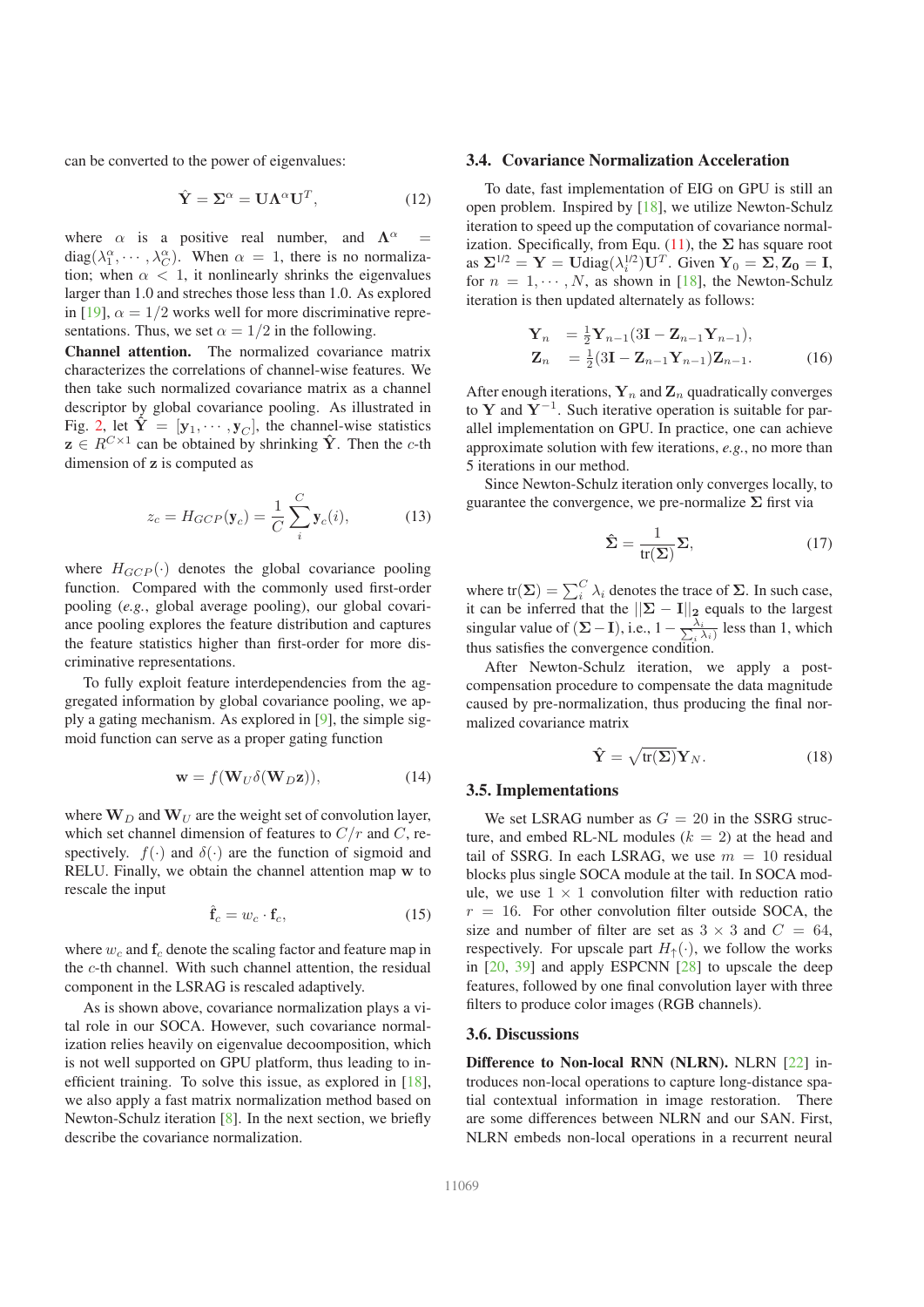network (RNN) for image restoration, while our SAN incorporates non-local operations in deep convolutional neural network (CNN) framework for image SR. Second, NLRN only considers spatial feature correlations between each location and its neighborhood, but ignores the channelwise feature correlations. While our SAN mainly focuses on learning such channel-wise feature correlations with second-order statistics of features for more powerful representational ability.

Difference to Residual Dense Network (RDN). We summarize the main differences between RDN [39] and our SAN. The first one is the design of basic block. RDN mainly combines dense blocks with local feature fusion by using local residual learning, while our SAN is built on the basis of residual blocks. The second one is the way of enhancing discriminative ability of the network. Channel attention [9, 38] has been shown to be effective for better discriminative representations. However, RDN does not consider such information, but pays attention to exploiting the hierarchical features from all the convolutional layers. On the contrary, our SAN heavily relies on channel attention for better discriminative representations. Thus, we propose second-order channel attention (SOCA) mechanism to effectively learn channel-wise feature interdependencies.

Difference to Residual Channel Attention Network (RCAN). Zhang et al. [38] proposed a residual in residual structure to form a very deep network. RCAN is close to our SAN, and the main differences lie in the following aspects. First, RCAN consists of several residual groups with long skip connections. While, SAN stacks repeated residual groups through share-source skip connections, which allows more abundant low-frequency information to be bypassed. Second, RCAN can only exploit the contextual information in a local receptive field, but is unable to exploit the information outside of the local region. While SAN can alleviate this problem by incorporating non-local operations to not only capture long-distance spatial contextual information, but enlarge the receptive field. Third, to enhance the discriminative ability of the network, RCAN only considers channel attention based first-order feature statistics by global average pooling. While our SAN learns channel attention based on second-order feature statistics.

To the best of our knowledge, it is the first attempt to investigate the effect of such attention based on second-order feature statistics for image SR. More analysis about the effect of such attention mechanism are shown next.

### 4. Experiments

### 4.1. Setup

Following  $[20, 6, 39, 38]$ , we use 800 high-resolution images from DIV2K dataset [31] as training set. For testing, we adopt 5 standard benchmark datasets: Set5, Set14,

BSD100, Urban100 and Manga109, each of which has different characteristics. We carry out experiments with Bicubic (BI) and Blur-downscale (BD) degradation models [36]. All the SR results are evaluated by PSNR and SSIM metrics on Y channel of transformed YCbCr space.

During training, we augment the training images by randomly rotating 90°, 180°, 270° and horizontally flipping. In each min-batch, 8 LR color patches with size  $48 \times 48$  are provided as inputs. Our model is trained by ADAM optimizor with  $\beta_1 = 0.9$ ,  $\beta_2 = 0.99$ , and  $\varepsilon = 10^{-8}$ . The learning rate is initialized as  $10^{-4}$  and then reduced to half every 200 epochs. Our proposed SAN has been implemented on the Pytorch framework [23] on an Nvidia 1080Ti GPU.

#### 4.2. Ablation Study

As discussed in Section 3, our SAN contains two main components including non-locally enhanced residual group (NLRG) and second-order channel attention (SOCA).

Non-locally Enhanced Residual Group (NLRG). To verify the effectiveness of different modules, we compare NLRG with its variants trained and tested on Set5 dataset. The specific performance is listed in Table 1.

Base refers to a very basic baseline which only contains the convolution layers with 20 LSRAGs and 10 residual blocks in each LSRAG, thus resulting in deep network with over 400 convolution layers. As in [38], we also add long and short skip connections in Base model. From Table 1 we can see that Base reaches PSNR=32.00 dB on Set5 ( $\times$ 4). Results from  $R_a$  to  $R_e$  verify the effectiveness of individual module, since the module used alone improves the performance over  $Base$  model. Specifically,  $R_a$  and  $R_b$  that add a single RL-NL in shallow (before SSRG) or deep layers (after SSRG) obtain similar SR results and outperform Base, which verifies the effectiveness of RL-NL. When share-source skip connection (SSC) is added alone  $(R<sub>c</sub>)$ , the performance can be improved from 32.00 dB to 32.07 dB. The main reason lies in that share-source skip connections allows more abundant low-frequency information from the LR images to be bypassed. When both of  $R_a$ and  $R_b$  are used (leading to  $R_f$ ), the performance can be further improved. It is found more RL-NL modules cannot obtain much better performance than  $R_f$  in our method, and thus we apply  $R_f$  in our method to balance the performance and efficiency.

Second-order channel attention (SOCA). We also show the effect of our SOCA from the results of  $R_d, R_e, R_h$  and  $R_i$ . Specifically,  $R_d$  means that channel attention is based on first-order feature statistics by global average pooling, thus leading to first-order channel attention (FOCA).  $R_e$ means that channel attention is based on second-order feature statistics, thus leading to our second-order channel attention (SOCA). It can be found that both of  $R_d$  and  $R_e$ obtain better performance than methods of  $R_a$  to  $R_c$  with-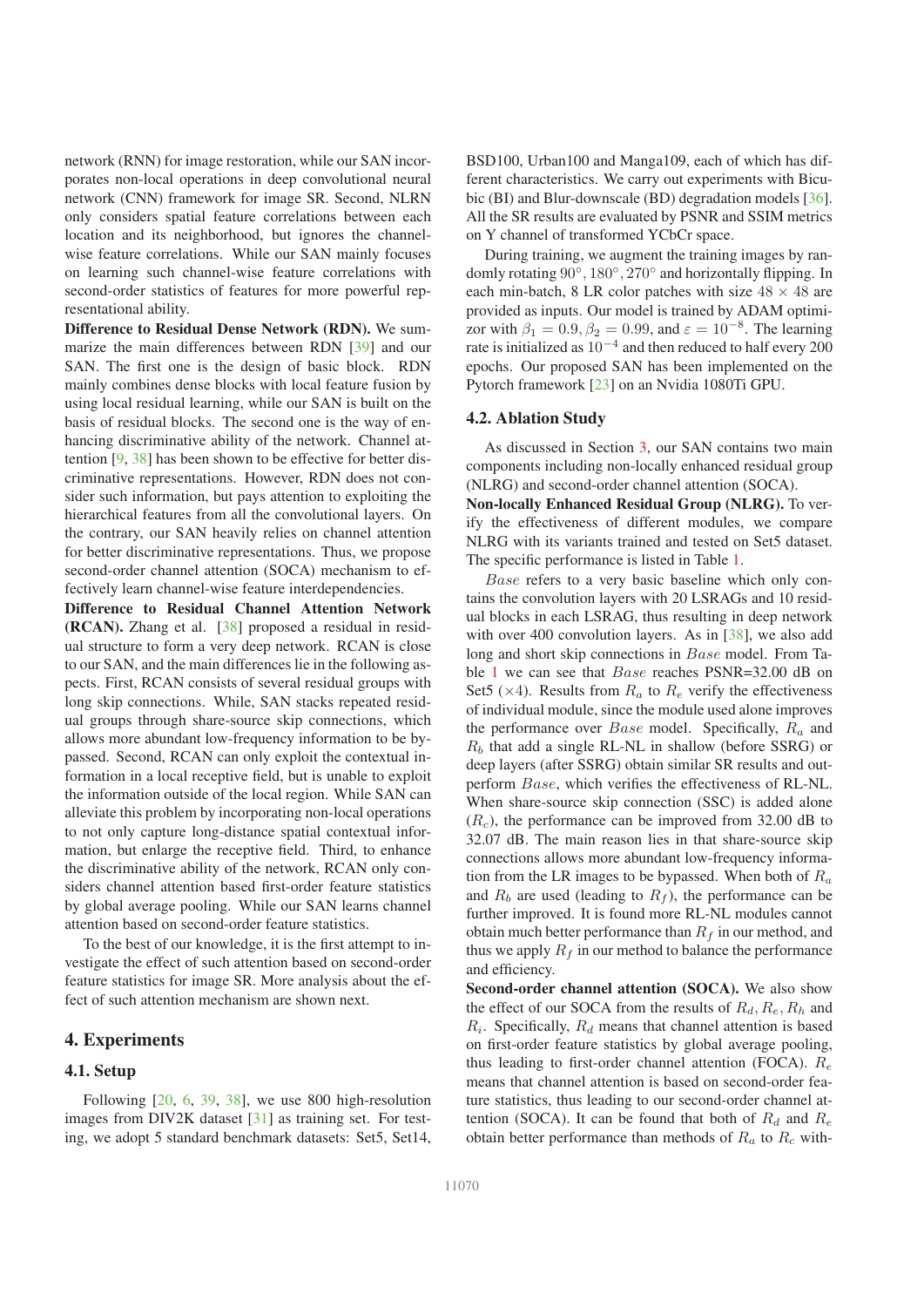

Table 1. Effects of different modules. We report the best PSNR (dB) values on Set5 ( $4 \times$ ) in  $5.6 \times 10^5$  iterations.

Figure 3. Visual comparison for  $4 \times \text{SR}$  with BI model on Urban100 dataset. The best results are **highlighted** 

out channel attention. This indicates that channel attention plays a more important role in determining the performance. Furthermore, compared with FOCA, our SOCA achieves consistently better results, no matter if combined with other modules (*e.g.*, RL-NL and SSC). These observations demonstrate the superiority of our SOCA.

#### 4.3. Results with Bicubic Degradation (BI)

To test the effectiveness of our SAN, we compare our SAN with 11 state-of-the-art CNN-based SR methods: SR-CNN [1], FSRCNN [3], VDSR [12], LapSRN [14], Mem-Net [30], EDSR [20], SRMD [36], NLRN [22], DBPN [6], RDN [39] and RCAN [38]. As in [20, 39, 38], we also adopt self-ensemble method to further improve our SAN denoted as SAN+. All the quantitative results for various scaling factors are reported in Table 2. Compared with other methods, our SAN+ performs the best results on all the datasets on various scaling factors. Without self-ensemble, SAN and RCAN obtain very similar results and outperform other methods. This is mainly because both of them adopt channel attention to learn feature interdependencies, thus making the network focus on more informative features.

Compared with RCAN, our SAN obtains better results for datasets (*e.g.*, such as Set5, Set14 and BSD100) with rich texture information, while obtaining a little worse results for datasets(*e.g.*, Urban100 and Manga109) with rich repeated edge information. It is known that textures are highorder patterns and have more complex statistic characteristics, while edges are first-order patterns that can be extracted by first-order gradient operators. Thus our SOCA based on second-order feature statistics works better on images with more high-order information (*e.g.*, textures).

Visual quality. We also show the zoomed results of various methods in Fig. 3, from which we can see that most compared SR models cannot reconstruct the lattices accurately and suffer from serious blurring artifact. In contrast, our SAN obtains sharper results and recovers more highfrequency details, such as high contrast and sharp edges. Take "img\_076" for example, most compared methods output heavy blurring artifacts. The early developed bicubic, SRCNN, FSRCNN and LapSRN even lose the main structure. More recent methods (*e.g.*, EDSR, DBPN and RDN) can recover the main outlines but fail to recover more image details. Compared with the ground-truth, RCAN and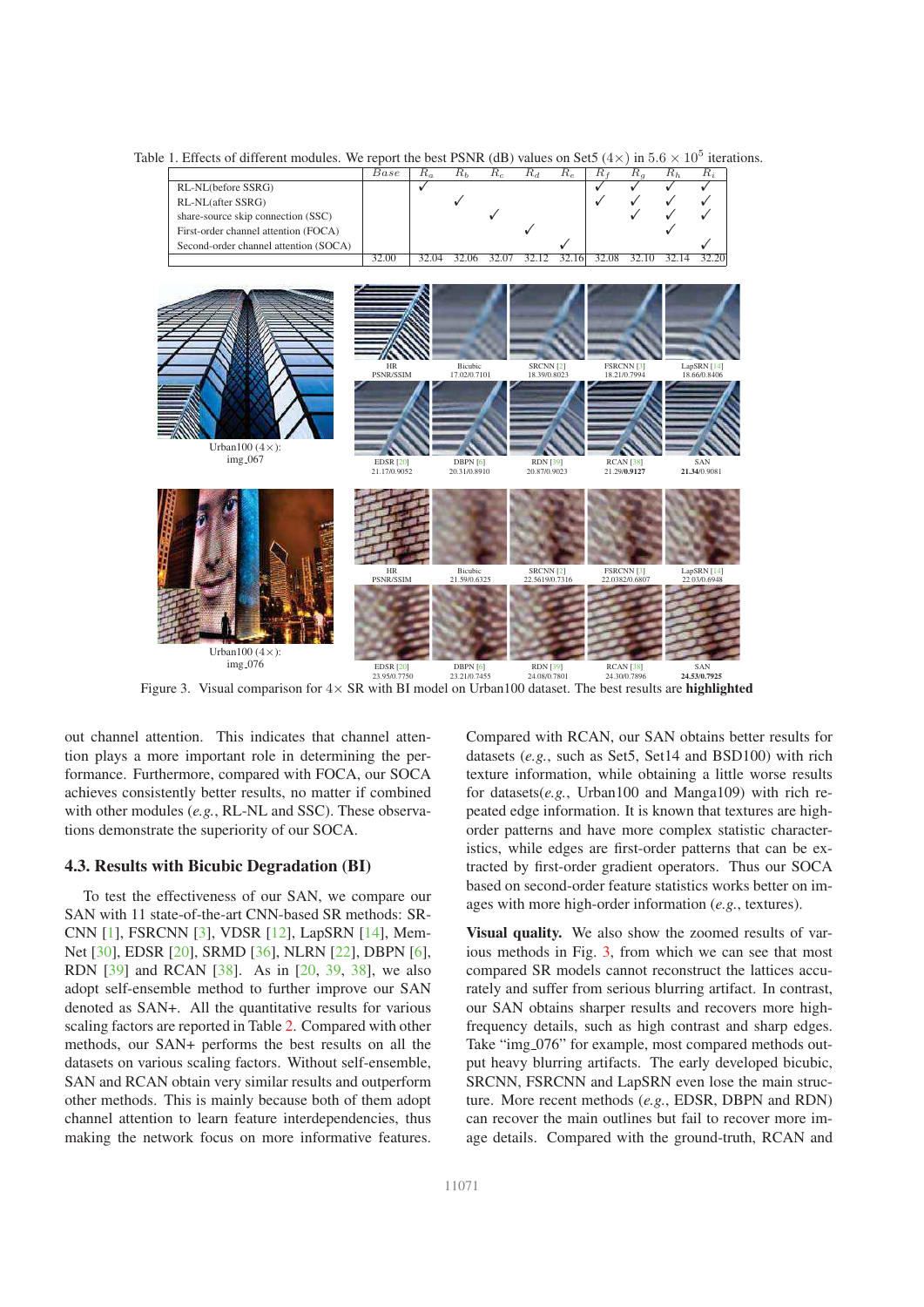| Method        |                | Set5       | Set14      | <b>BSD100</b> | Urban100   | Manga109   |
|---------------|----------------|------------|------------|---------------|------------|------------|
|               |                | PSNR/ SSIM | PSNR/ SSIM | PSNR/ SSIM    | PSNR/ SSIM | PSNR/ SSIM |
| Bicubic       | 2              | 33.66/9299 | 30.24/8688 | 29.56/8431    | 26.88/8403 | 30.80/9339 |
| <b>SRCNN</b>  | 2              | 36.66/9542 | 32.45/9067 | 31.36/8879    | 29.50/8946 | 35.60/9663 |
| <b>FSRCNN</b> | $\overline{c}$ | 37.05/9560 | 32.66/9090 | 31.53/8920    | 29.88/9020 | 36.67/9710 |
| <b>VDSR</b>   | 2              | 37.53/9590 | 33.05/9130 | 31.90/8960    | 30.77/9140 | 37.22/9750 |
| LapSRN        | $\overline{c}$ | 37.52/9591 | 33.08/9130 | 31.08/8950    | 30.41/9101 | 37.27/9740 |
| MemNet        | $\overline{c}$ | 37.78/9597 | 33.28/9142 | 32.08/8978    | 31.31/9195 | 37.72/9740 |
| EDSR          | $\overline{c}$ | 38.11/9602 | 33.92/9195 | 32.32/9013    | 32.93/9351 | 39.10/9773 |
| <b>SRMD</b>   | $\overline{c}$ | 37.79/9601 | 33.32/9159 | 32.05/8985    | 31.33/9204 | 38.07/9761 |
| <b>NLRN</b>   | $\overline{2}$ | 38.00/9603 | 33.46/9159 | 32.19/8992    | 31.81/9246 | $- -1 - -$ |
| <b>DBPN</b>   | $\overline{c}$ | 38.09/9600 | 33.85/9190 | 32.27/9000    | 32.55/9324 | 38.89/9775 |
| <b>RDN</b>    | $\overline{2}$ | 38.24/9614 | 34.01/9212 | 32.34/9017    | 32.89/9353 | 39.18/9780 |
| <b>RCAN</b>   | $\overline{c}$ | 38.27/9614 | 34.11/9216 | 32.41/9026    | 33.34/9384 | 39.43/9786 |
| SAN           | 2              | 38.31/9620 | 34.07/9213 | 32.42/9028    | 33.10/9370 | 39.32/9792 |
| SAN+          | $\overline{c}$ | 38.35/9619 | 34.44/9244 | 32.50/9038    | 33.73/9416 | 39.72/9797 |
| Bicubic       | 3              | 30.39/8682 | 27.55/7742 | 27.21/7385    | 24.46/7349 | 26.95/8556 |
| <b>SRCNN</b>  | 3              | 32.75/9090 | 29.30/8215 | 28.41/7863    | 26.24/7989 | 30.48/9117 |
| <b>FSRCNN</b> | 3              | 33.18/9140 | 29.37/8240 | 28.53/7910    | 26.43/8080 | 31.10/9210 |
| <b>VDSR</b>   | 3              | 33.67/9210 | 29.78/8320 | 28.83/7990    | 27.14/8290 | 32.01/9340 |
| LapSRN        | 3              | 33.82/9227 | 29.87/8320 | 28.82/7980    | 27.07/8280 | 32.21/9350 |
| MemNet        | 3              | 34.09/9248 | 30.01/8350 | 28.96/8001    | 27.56/8376 | 32.51/9369 |
| EDSR          | 3              | 34.65/9280 | 3.52/.8462 | 29.25/8093    | 28.80/8653 | 34.17/9476 |
| <b>SRMD</b>   | 3              | 34.12/9254 | 30.04/8382 | 28.97/8025    | 27.57/8398 | 33.00/9403 |
| <b>NLRG</b>   | 3              | 34.27/9266 | 30.16/8374 | 29.06/8026    | 27.93/8453 | $- -1 - -$ |
| <b>RDN</b>    | 3              | 34.71/9296 | 30.57/8468 | 29.26/8093    | 28.80/8653 | 34.13/9484 |
| <b>RCAN</b>   | 3              | 34.74/9299 | 30.64/8481 | 29.32/8111    | 29.08/8702 | 34.43/9498 |
| SAN           | 3              | 34.75/9300 | 30.59/8476 | 29.33/8112    | 28.93/8671 | 34.30/9494 |
| SAN+          | 3              | 34.89/9306 | 30.77/8498 | 29.38/8121    | 29.29/8730 | 34.74/9512 |
| Bicubic       | 4              | 28.42/8104 | 26.00/7027 | 25.96/6675    | 23.14/6577 | 24.89/7866 |
| <b>SRCNN</b>  | 4              | 30.48/8628 | 27.50/7513 | 26.90/7101    | 24.52/7221 | 27.58/8555 |
| <b>FSRCNN</b> | 4              | 30.72/8660 | 27.61/7550 | 26.98/7150    | 24.62/7280 | 27.90/8610 |
| <b>VDSR</b>   | 4              | 31.35/8830 | 28.02/7680 | 27.29/0726    | 25.18/7540 | 28.83/8870 |
| LapSRN        | 4              | 31.54/8850 | 28.19/7720 | 27.32/7270    | 25.21/7560 | 29.09/8900 |
| MemNet        | 4              | 31.74/8893 | 28.26/7723 | 27.40/.7281   | 25.50/7630 | 29.42/8942 |
| EDSR          | 4              | 32.46/8968 | 28.80/7876 | 27.71/7420    | 26.64/8033 | 31.02/9148 |
| <b>SRMD</b>   | $\overline{4}$ | 31.96/8925 | 28.35/7787 | 27.49/7337    | 25.68/7731 | 30.09/9024 |
| <b>DBPN</b>   | $\overline{4}$ | 32.47/8980 | 28.82/7860 | 27.72/7400    | 26.38/7946 | 30.91/9137 |
| <b>NLRG</b>   | $\overline{4}$ | 31.92/8916 | 28.36/7745 | 27.48/7346    | 25.79/7729 | $- -1 - -$ |
| <b>RDN</b>    | $\overline{4}$ | 32.47/8990 | 28.81/7871 | 27.72/7419    | 26.61/8028 | 31.00/9151 |
| <b>RCAN</b>   | $\overline{4}$ | 32.62/9001 | 28.86/7888 | 27.76/7435    | 26.82/8087 | 31.21/9172 |
| SAN           | 4              | 32.64/9003 | 28.92/7888 | 27.78/7436    | 26.79/8068 | 31.18/9169 |
| SAN+          | $\overline{4}$ | 32.70/9013 | 29.05/7921 | 27.86/7457    | 27.23/8169 | 31.66/9222 |
| Bicubic       | 8              | 24.40/6580 | 23.10/5660 | 23.67/5480    | 20.74/5160 | 21.47/6500 |
| <b>SRCNN</b>  | 8              | 25.33/6900 | 23.76/5910 | 24.13/5660    | 21.29/5440 | 22.46/6950 |
| <b>FSRCNN</b> | 8              | 20.13/5520 | 19.75/4820 | 24.21/5680    | 21.32/5380 | 22.39/6730 |
| SCN           | 8              | 25.59/7071 | 24.02/6028 | 24.30/5698    | 21.52/5571 | 22.68/6963 |
| <b>VDSR</b>   | 8              | 25.93/7240 | 24.26/6140 | 24.49/5830    | 21.70/5710 | 23.16/7250 |
| LapSRN        | 8              | 26.15/7380 | 24.35/6200 | 24.54/5860    | 21.81/5810 | 23.39/7350 |
| MemNet        | 8              | 26.16/7414 | 24.38/6199 | 24.58/5842    | 21.89/5825 | 23.56/7387 |
| MSLap         | 8              | 26.34/7558 | 24.57/6273 | 24.65/5895    | 22.06/5963 | 23.90/7564 |
| EDSR          | 8              | 26.96/7762 | 24.91/6420 | 24.81/5985    | 22.51/6221 | 24.69/7841 |
| <b>DBPN</b>   | 8              | 27.21/7840 | 25.13/6480 | 24.88/6010    | 22.73/6312 | 25.14/7987 |
| <b>SAN</b>    | $\overline{8}$ | 27.22/7829 | 25.14/6476 | 24.88/6011    | 22.70/6314 | 24.85/7906 |
| $SAN+$        | 8              | 27.30/7849 | 25.23/6493 | 24.97/6031    | 22.91/6369 | 25.17/7964 |

SAN obtain more faithful results and recover more image details, but SAN has sharper results. These observations verify the superiority of SAN with more powerful representational ability. Although the recovery of high-frequency information is difficult due to limited information available in LR input (scaling factor  $> 4 \times$ ), our SAN can still make full use of the limited LR information through share-source skip connections, and simultaneously utilize both spatial and channel feature correlations for more powerful feature expressions, thus producing more finer results.

### 4.4. Results with Blur-downscale Degradation (BD)

Following [36, 39], we also compare various SR methods on image with blur-down degradation (BD) model. We

Table 3. Quantitative results with BD degradation model. Best and second best results are highlighted and underlined

| Method         |   | Set <sub>5</sub> | Set14            | <b>BSD100</b>    | $U$ rban $100$   | Manga109         |
|----------------|---|------------------|------------------|------------------|------------------|------------------|
|                |   | <b>PSNR/SSIM</b> | <b>PSNR/SSIM</b> | <b>PSNR/SSIM</b> | <b>PSNR/SSIM</b> | <b>PSNR/SSIM</b> |
| <b>Bicubic</b> | 3 | 28.78/8308       | 26.38/7271       | 26.33/6918       | 23.52/6862       | 25.46/8149       |
| <b>SPMSR</b>   | 3 | 32.21/9001       | 28.89/8105       | 28.13/7740       | 25.84/7856       | 29.64/9003       |
| <b>SRCNN</b>   | 3 | 32.05/8944       | 28.80/8074       | 28.13/7736       | 25.70/7770       | 29.47/8924       |
| <b>FSRCNN</b>  | 3 | 26.23/8124       | 24.44/7106       | 24.86/6832       | 22.04/6745       | 23.04/7927       |
| <b>VDSR</b>    | 3 | 33.25/9150       | 29.46/8244       | 28.57/7893       | 26.61/8136       | 31.06/9234       |
| <b>IRCNN</b>   | 3 | 33.38/9182       | 29.63/8281       | 28.65/7922       | 26.77/8154       | 31.15/9245       |
| <b>SRMD</b>    | 3 | 34.01/9242       | 30.11/8364       | 28.98/8009       | 27.50/8370       | 32.97/9391       |
| <b>RDN</b>     | 3 | 34.58/9280       | 30.53/8447       | 29.23/8079       | 28.46/8582       | 33.97/9465       |
| <b>RCAN</b>    | 3 | 34.70/9288       | 30.63/8462       | 29.32/8093       | 28.81/8645       | 34.38/9483       |
| <b>SAN</b>     | 3 | 34.75/9290       | 30.68/8466       | 29.33.8101       | 28.83/8646       | 34.46/9487       |
| $SAN+$         | 3 | 34.86/9297       | 30.77/8481       | 29.39/8112       | 29.03/8674       | 34.76/9501       |

Table 4. Computational and parameter comparison  $(2 \times$  Set5).

|             | <b>EDSR</b> | MemNet | <b>NLRG</b> | <b>DBPN</b> | <b>RDN</b> | <b>RCAN</b> | <b>SAN</b> |
|-------------|-------------|--------|-------------|-------------|------------|-------------|------------|
| Para.       | 43M         | 677k   | 330k        | 10M         | 22.3M      | 16M         | 15.7M      |
| <b>PSNR</b> | 38.11       | 37.78  | 38.00       | 38.09       | 38.24      | 38.27       | 38.31      |

compare our method with 8 state-of-the-art SR methods: SPMSR [24], SRCNN [2], FSRCNN [3], VDSR [12], IR-CNN [35], SRMD [36], RDN [39], and RCAN [38]. All the results on  $3 \times$  are shown in Table 3, from which we can observe that our SAN achieves consistently better performance than other methods even without self-ensemble. Specifically, the PSNR gain of SAN over RDN is up to 0.4 dB on Urban100 and Manga109 datasets.

### 4.5. Model Size Analyses

The Table 4 shows the performance and model size of recent deep CNN-based SR methods. Among these methods, MemNet and NLRG contain much less parameters at the cost of performance degradation. Instead, our SAN has lless parameters than RDN and RCAN, but obtains higher performance, which implies that our SAN can have a good trade-off between performance and model complexity.

## 5. Conclusions

We propose a deep second-order attention network (SAN) for accurate image SR. Specifically, the non-locally enhanced residual group (NLRG) structure allows SAN to capture the long-distance dependencies and structural information by embedding non-local operations in the network. Meanwhile, NLRG allows abundant low-frequency information from the LR images to be bypassed through sharesource skip connections. In addition to exploiting the spatial feature correlations, we propose second-order channel attention (SOCA) module to learn feature interdependencies by global covariance pooling for more discriminative representations. Extensive experiments on SR with BI and BD degradation models show the effectiveness of our SAN in terms of quantitative and visual results.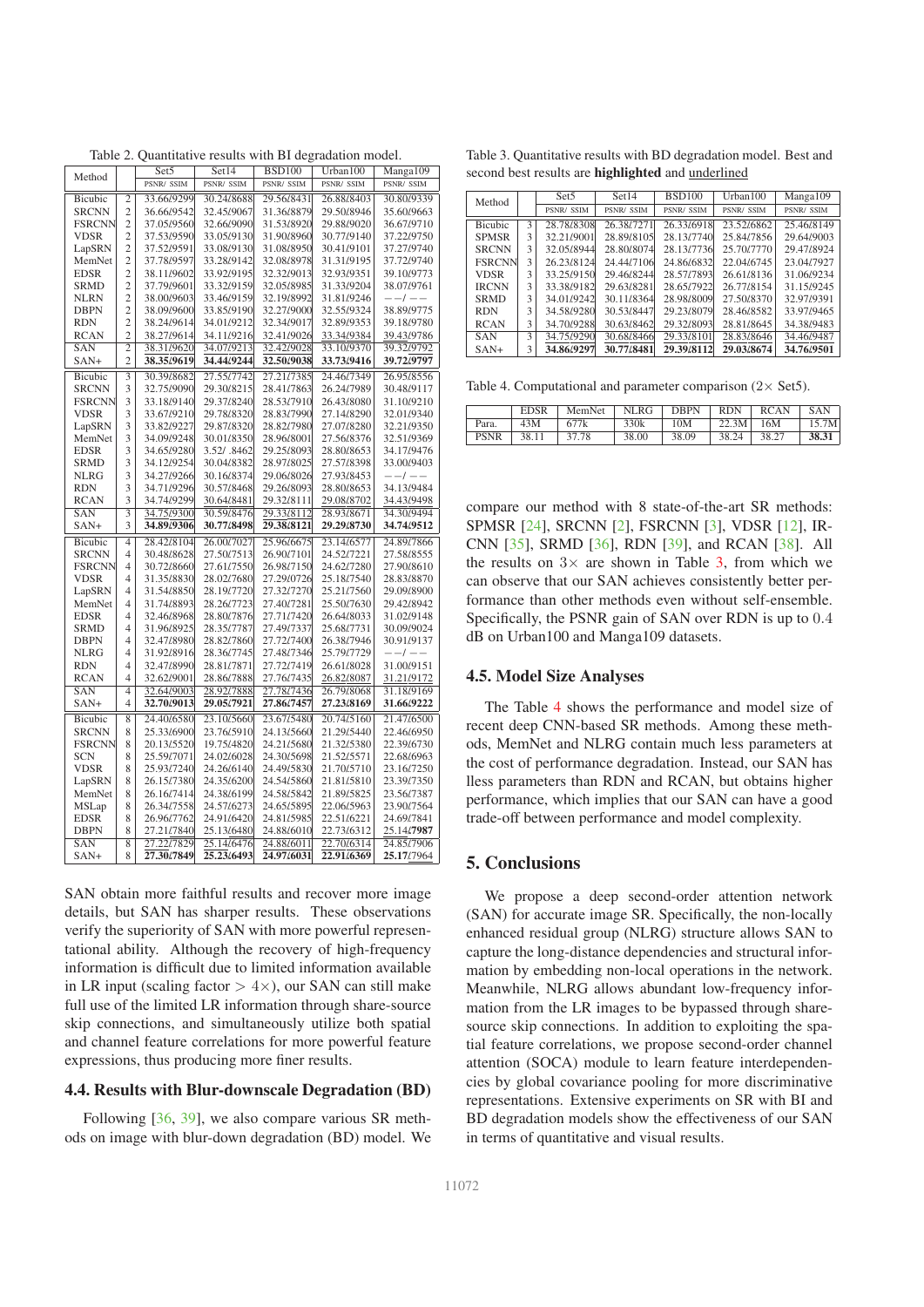### References

- [1] Chao Dong, Chen Change Loy, Kaiming He, and Xiaoou Tang. Learning a deep convolutional network for image super-resolution. In *ECCV*, 2014. 7
- [2] Chao Dong, Chen Change Loy, Kaiming He, and Xiaoou Tang. Image super-resolution using deep convolutional networks. *TPAMI*, 2016. 1, 2, 3, 7, 8
- [3] Chao Dong, Chen Change Loy, and Xiaoou Tang. Accelerating the super-resolution convolutional neural network. In *ECCV*. Springer, 2016. 3, 7, 8
- [4] Weisheng Dong, Lei Zhang, Guangming Shi, and Xiaolin Wu. Image deblurring and super-resolution by adaptive sparse domain selection and adaptive regularization. *TIP*, 2011. 1
- [5] William T Freeman, Egon C Pasztor, and Owen T Carmichael. Learning low-level vision. *IJCV*, 40(1):25–47, 2000. 1
- [6] Muhammad Haris, Greg Shakhnarovich, and Norimichi Ukita. Deep backprojection networks for super-resolution. In *CVPR*, 2018. 2, 3, 6, 7
- [7] Kaiming He, Xiangyu Zhang, Shaoqing Ren, and Jian Sun. Deep residual learning for image recognition. In *CVPR*, 2016. 1
- [8] Nicholas J Higham. *Functions of matrices: theory and computation*. SIAM, 2008. 5
- [9] Jie Hu, Li Shen, and Gang Sun. Squeeze-and-excitation networks. In *CVPR*, 2018. 2, 4, 5, 6
- [10] Gao Huang, Zhuang Liu, Laurens Van Der Maaten, and Kilian Q Weinberger. Densely connected convolutional networks. In *CVPR*, 2017. 2
- [11] Justin Johnson, Alexandre Alahi, and Li Fei-Fei. Perceptual losses for real-time style transfer and super-resolution. In *ECCV*, 2016. 3
- [12] Jiwon Kim, Jung Kwon Lee, and Kyoung Mu Lee. Accurate image super-resolution using very deep convolutional networks. In *CVPR*, 2016. 1, 2, 3, 7, 8
- [13] Jiwon Kim, Jung Kwon Lee, and Kyoung Mu Lee. Deeplyrecursive convolutional network for image super-resolution. In *CVPR*, 2016. 2
- [14] Wei-Sheng Lai, Jia-Bin Huang, Narendra Ahuja, and Ming-Hsuan Yang. Deep laplacian pyramid networks for fast and accurate superresolution. In *CVPR*, 2017. 1, 2, 3, 7
- [15] Wei-Sheng Lai, Jia-Bin Huang, Narendra Ahuja, and Ming-Hsuan Yang. Fast and accurate image super-resolution with deep laplacian pyramid networks. *arXiv preprint arXiv:1710.01992*, 2017. 3
- [16] Christof Koch Laurent Itti and Ernst Niebur. A model of saliency-based visual attention for rapid scene analysis. *PAMI*, 1998. 2
- [17] Christian Ledig, Lucas Theis, Ferenc Huszár, Jose Caballero, Andrew Cunningham, Alejandro Acosta, Andrew P Aitken, Alykhan Tejani, Johannes Totz, Zehan Wang, et al. Photorealistic single image super-resolution using a generative adversarial network. In *CVPR*, 2017. 2
- [18] Peihua Li, Jiangtao Xie, Qilong Wang, and Zilin Gao. Towards faster training of global covariance pooling networks

by iterative matrix square root normalization. In *CVPR*, 2018. 5

- [19] Peihua Li, Jiangtao Xie, Qilong Wang, and Wangmeng Zuo. Is second-order information helpful for large-scale visual recognition. In *ICCV*, 2017. 4, 5
- [20] Bee Lim, Sanghyun Son, Heewon Kim, Seungjun Nah, and Kyoung Mu Lee. Enhanced deep residual networks for single image super-resolution. In *CVPRW*, 2017. 2, 3, 5, 6, 7
- [21] Tsung-Yu Lin, Aruni RoyChowdhury, and Subhransu Maji. Bilinear cnn models for fine-grained visual recognition. In *ICCV*, 2015. 4
- [22] Ding Liu, Bihan Wen, Yuchen Fan, Chen Change Loy, and Thomas S Huang. Non-local recurrent network for image restoration. In *NIPS*, 2018. 2, 4, 5, 7
- [23] Adam Paszke, Sam Gross, Soumith Chintala, Gregory Chanan, Edward Yang, Zachary DeVito, Zeming Lin, Alban Desmaison, Luca Antiga, and Adam Lerer. Automatic differentiation in pytorch. 2017. 6
- [24] Tomer Peleg and Michael Elad. A statistical prediction model based on sparse representations for single image super-resolution. *TIP*, 2014. 8
- [25] Shaoqing Ren, Kaiming He, Ross Girshick, and Jian Sun. Faster r-cnn: Towards real-time object detection with region proposal networks. In *NIPS*, 2015. 1
- [26] Mehdi SM Sajjadi, Bernhard Schölkopf, and Michael Hirsch. Enhancenet: Single image super-resolution through automated texture synthesis. In *ICCV*, 2017. 3
- [27] Jorge Sánchez, Florent Perronnin, Thomas Mensink, and Jakob Verbeek. Image classification with the fisher vector: Theory and practice. *IJCV*. 4
- [28] Wenzhe Shi, Jose Caballero, Ferenc Huszár, Johannes Totz, Andrew P Aitken, Rob Bishop, Daniel Rueckert, and Zehan Wang. Real-time single image and video super-resolution using an efficient sub-pixel convolutional neural network. In *CVPR*, 2016. 3, 5
- [29] Ying Tai, Jian Yang, and Xiaoming Liu. Image superresolution via deep recursive residual network. In *CVPR*, 2017. 2, 3
- [30] Ying Tai, Jian Yang, Xiaoming Liu, and Chunyan Xu. Memnet: A persistent memory network for image restoration. In *CVPR*, pages 4539–4547, 2017. 2, 3, 7
- [31] Radu Timofte, Eirikur Agustsson, Luc Van Gool, Ming-Hsuan Yang, Lei Zhang, Bee Lim, Sanghyun Son, Heewon Kim, Seungjun Nah, Kyoung Mu Lee, et al. Ntire 2017 challenge on single image super-resolution: Methods and results. In *CVPRW*, 2017. 6
- [32] Shenlong Wang, Lei Zhang, Yan Liang, and Quan Pan. Semi-coupled dictionary learning with applications to image super-resolution and photo-sketch synthesis. In *CVPR*, 2012. 1
- [33] Xiaolong Wang, Ross Girshick, Abhinav Gupta, and Kaiming He. Non-local neural networks. In *CVPR*, 2018. 2, 3
- [34] K. Zhang, X. Gao, D. Tao, and X. Li. Single image superresolution with non-local means and steering kernel regression. *TIP*, 21(11):4544–4556, 2012. 1, 2
- [35] Kai Zhang, Wangmeng Zuo, Shuhang Gu, and Lei Zhang. Learning deep cnn denoiser prior for image restoration. In *CVPR*, 2017. 8